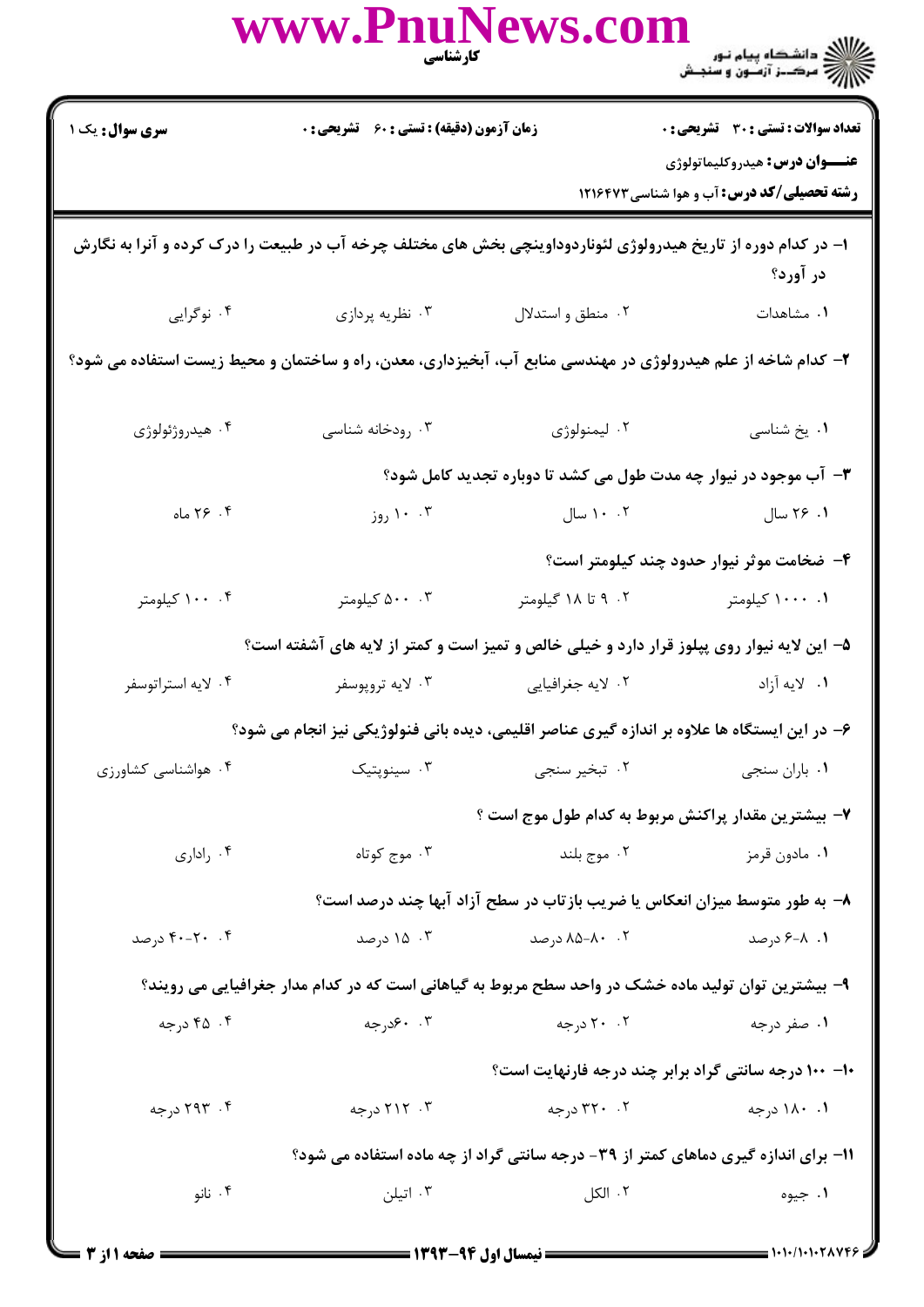|                                                                                                                                      | www.PnuNews.col                                                                                  | <b>کارشناسی</b>                  | ے ۔<br>حکالات دانشگاہ پیام نور<br>حکالات مرکز آزمون و سنجش                            |  |  |
|--------------------------------------------------------------------------------------------------------------------------------------|--------------------------------------------------------------------------------------------------|----------------------------------|---------------------------------------------------------------------------------------|--|--|
| <b>سری سوال : ۱ یک</b>                                                                                                               | زمان آزمون (دقیقه) : تستی : 60 ٪ تشریحی : 0                                                      |                                  | <b>تعداد سوالات : تستی : 30 ٪ تشریحی : 0</b><br><b>عنـــوان درس:</b> هيدروكليماتولوژي |  |  |
|                                                                                                                                      |                                                                                                  |                                  | <b>رشته تحصیلی/کد درس:</b> آب و هوا شناسی ۱۲۱۶۴۷۳                                     |  |  |
| ۱۲– در کدام روش از میانگین کمترین دماها در سردترین ماه و بیشترین دماها در گرم ترین ماه سال برای تعیین اقلیم منطقه<br>استفاده می شود؟ |                                                                                                  |                                  |                                                                                       |  |  |
| ۰۴ تورنث وايت                                                                                                                        | ۰۳ دمارتن                                                                                        | ۰۲ کوپن                          | ۰۱ آمبرژه                                                                             |  |  |
|                                                                                                                                      |                                                                                                  |                                  | ۱۳- دامنه تغییرات دمای روزانه با عمق از سطح زمین چه رابطه ای دارد؟                    |  |  |
| ۰۴ تصاعد عددی                                                                                                                        | ۰۳ تصاعد هندسی                                                                                   | ۰۲ معکوس                         | <b>۱.</b> مستقیم                                                                      |  |  |
|                                                                                                                                      |                                                                                                  |                                  | ۱۴– در تابستان خط استوای حرارتی کره زمین از کدام کشور عبور می کند؟                    |  |  |
| ۰۴ سنگاپور                                                                                                                           | ۰۳ اندونزی                                                                                       | ۰۲ ایران                         | ۰۱ مالزی                                                                              |  |  |
|                                                                                                                                      |                                                                                                  |                                  | 15- مناطق کم فشار با چه حرفی نشان داده می شود؟                                        |  |  |
| P. f                                                                                                                                 | $H \cdot Y$                                                                                      |                                  | $A \cdot Y$<br>$\mathsf{L} \cdot \mathsf{A}$                                          |  |  |
|                                                                                                                                      |                                                                                                  |                                  | ۱۶– در صورت کمبود کدام پدیده تبخیر صورت می گیرد؟                                      |  |  |
| ۰۴ رطوبت مطلق                                                                                                                        | ۰۳ اشباع                                                                                         | ۰۲ دما                           | ۰۱ ظرفیت                                                                              |  |  |
|                                                                                                                                      |                                                                                                  |                                  | ۱۷- در اتمسفر آزاد، سرعت باد با کدام گزینه رابطه مستقیم دارد؟                         |  |  |
| ۰۴ نیروی چرخشی زمین                                                                                                                  | ۰۳ توربولانس                                                                                     | ۰۲ گرادیان فشار                  | ٠١. اصطكاك                                                                            |  |  |
|                                                                                                                                      | <b>۱۸</b> - در هنگام روز که جهت باد از دره ها به سمت ارتفاعات است کدام نوع باد را ایجاد می کند؟  |                                  |                                                                                       |  |  |
| ۰۴ توربولانس                                                                                                                         |                                                                                                  | ۰۲ گرادیان فشار مسلم ۲۰ آناباتیک | ٠١ كاتاباتيك                                                                          |  |  |
|                                                                                                                                      |                                                                                                  |                                  | ۱۹- کدام رابطه بین میزان تبخیر با غلظت املاح موجود در آب وجود دارد؟                   |  |  |
| ۰۴ معکوس                                                                                                                             | ۰۳ ثابت                                                                                          | ۲. مستقیم                        | ۰۱ خطی                                                                                |  |  |
|                                                                                                                                      | ۲۰– بر خلاف تشک های تبخیر، محل استقرار این نوع تبخیرسنج ها در داخل پناهگاه های هواشناسی می باشد؟ |                                  |                                                                                       |  |  |
| ۰۴ تبخیرسنج روهور                                                                                                                    |                                                                                                  |                                  |                                                                                       |  |  |
|                                                                                                                                      |                                                                                                  |                                  | <b>۲۱</b> - میزان تبخیر از سطح خاک های اشباع بستگی به کدام زیر وابسته است؟            |  |  |
|                                                                                                                                      | ۰۲ نوع خاک                                                                                       |                                  | ٠١ قدرت تبخيري اتمسفر                                                                 |  |  |
|                                                                                                                                      | ۰۴ ذرات مختلف در خاک                                                                             |                                  | ۰۳ رژيم بارش                                                                          |  |  |
| ۲۲- برای برآورد توان تبخیر و تعرق اگر دما بین چه عددی باشد از رابطه تورنوایت استفاده می شود؟                                         |                                                                                                  |                                  |                                                                                       |  |  |
| ۰۴ کمتر از صفر درجه                                                                                                                  | ۰۳ بیش از ۲۶/۵                                                                                   | ۰۲ صفر تا ۲۶/۵                   | ۰۱ صفر تا ده                                                                          |  |  |

 $= 1.1.11.11.7$